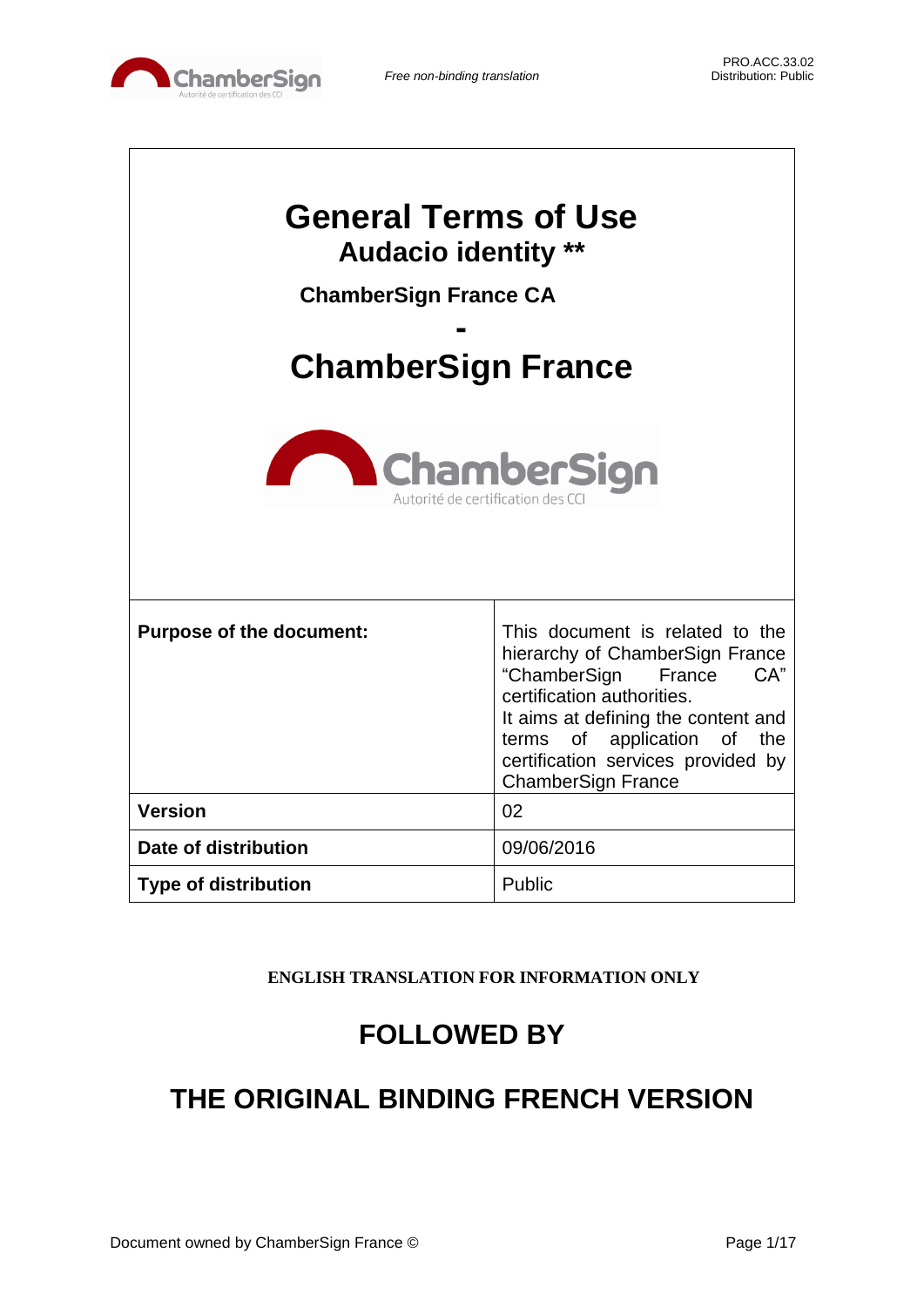

## **CONTENTS**

## **ENGLISH TRANSLATION FOR INFORMATION ONLY**

| 1.               | <b>INTRODUCTION</b>                                       | 3                  |
|------------------|-----------------------------------------------------------|--------------------|
| $\overline{2}$ . | <b>DEFINITIONS</b>                                        | 3                  |
| 3 <sub>l</sub>   | <b>PURPOSE</b>                                            | 5                  |
| 4.               | <b>CONTACT</b>                                            | $\overline{5}$     |
| 5.               | <b>TERM - APPLICATION</b>                                 | $\overline{5}$     |
| 6.               | REQUESTS FOR CERTICATES AND RENEWALS                      | 5                  |
| 6.1              | REGISTRATION OF CERTIFICATE APPLICATION FILES             | $\overline{5}$     |
| 6.2              | <b>VERIFICATION OF THE REQUEST</b>                        | 6                  |
| 6.3              | <b>REJECTION OF THE REQUEST</b>                           | 6                  |
| 6.4              | <b>ISSUANCE OF THE CERTIFICATE</b>                        | 6                  |
| 6.5              | <b>ACCEPTANCE OF THE CERTIFICATE</b>                      | 6                  |
| 6.6              | <b>ASSISTANCE</b>                                         | 7                  |
| 6.7              | <b>RENEWAL</b>                                            | $\overline{7}$     |
| 6.8              | AMENDMENT OF THE CERTIFICATE                              | $\overline{7}$     |
| 6.9              | <b>CERTIFICATE UNBLOCKING</b>                             | $\overline{7}$     |
| 7.               | <b>CONDITIONS FOR USING CERTIFICATES AND RESTRICTIONS</b> | 8                  |
| 8.               | <b>CERTIFICATE VERIFICATION PROCEDURE</b>                 | 8                  |
| 9.               | <b>REVOCATION OF THE CERTIFICATE</b>                      | $\overline{\bf 8}$ |
| 10.              | <b>CHAMBERSIGN'S OBLIGATIONS</b>                          | 9                  |
| 11.              | <b>CLIENT'S OBLIGATIONS</b>                               | 10                 |
| 12.              | <b>HOLDER'S OBLIGATIONS</b>                               | 11                 |
| 13.              | <b>OBLIGATIONS OF CERTIFICATE USERS</b>                   | 12                 |
| 14.              | PRICE AND PAYMENT                                         | 12                 |
| 14.1.            | <b>PRICE</b>                                              | 12                 |
| 14.2.            | <b>INVOICING</b>                                          | 13                 |
| 15.              | <b>LIABILITY</b>                                          | 13                 |
| 16.              | <b>INSURANCE</b>                                          | 15                 |
| 17.              | <b>CONFIDENTIALITY</b>                                    | 15                 |
| 18.              | <b>INTELLECTUAL PROPERTY</b>                              | 15                 |
| 19.              | PERSONAL DATA                                             | 15                 |
| 20.              | <b>TERMINATION OF THE SUBSCRIPTION</b>                    | 16                 |
| 21.              | <b>CONSERVATION</b>                                       | 16                 |
| 22.              | <b>NULLITY</b>                                            | 17                 |
| 23.              | <b>ENTIRE AGREEMENT</b>                                   | 17                 |
| 24.              | <b>DISPUTE SETTLEMENT - JURISDICTION - APPLICABLE LAW</b> | 17                 |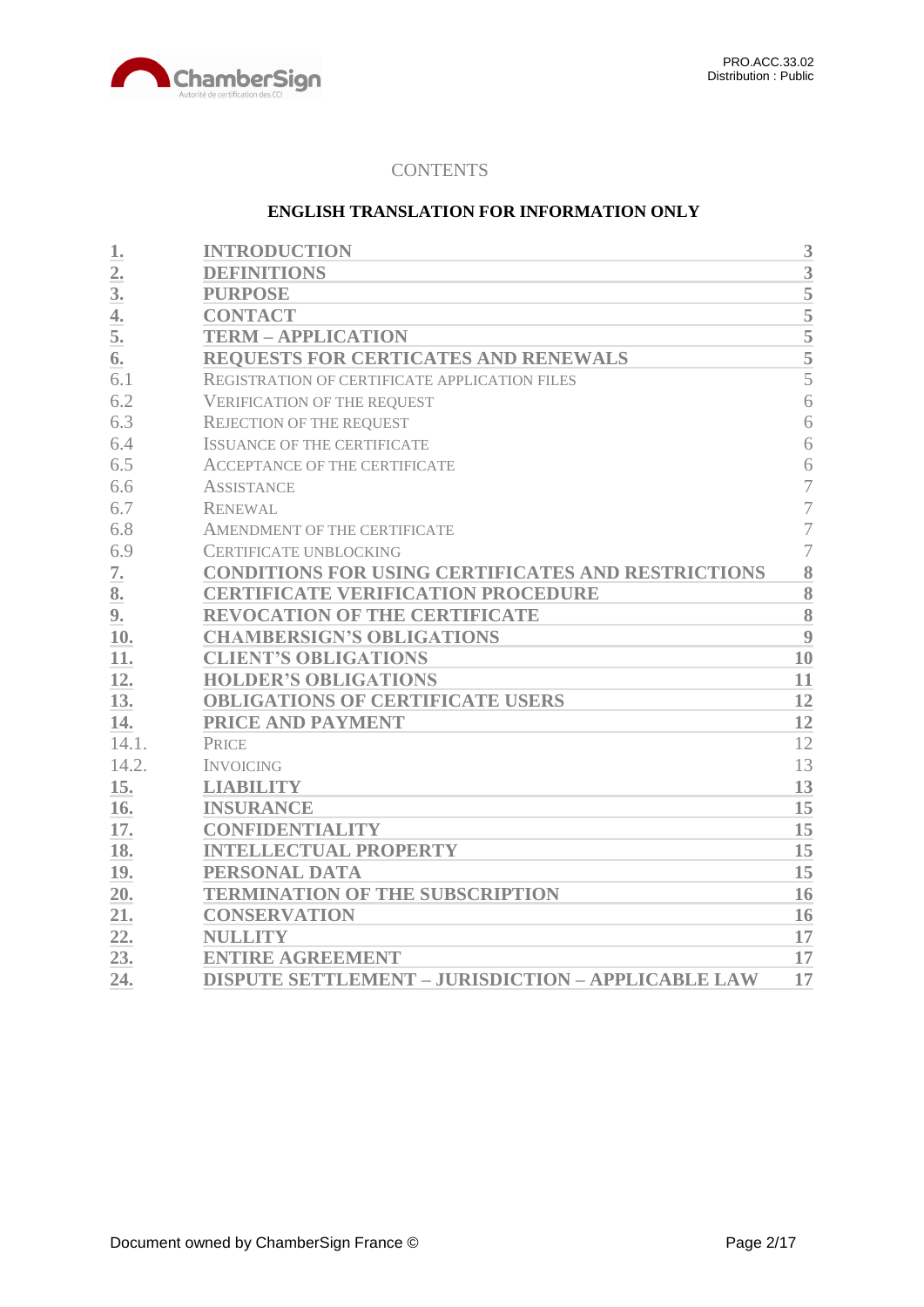

# <span id="page-2-0"></span>**1. INTRODUCTION**

1. ChamberSign France provides its Client and its legal representative, the Holder and the Certificate User with certification services.

2. Any use of the services offered implies the consultation and unreserved acceptance of these General Terms.

3. The Client, its Legal Representative, the Holder and the Certificate User acknowledge that they have read, understood and approved these General Terms and the CP of the Audacio Identity \*\* Certificate of ChamberSign France CA 1.2.250.1.96.1.7.2.2.2, accept their content in full and acknowledge that they are bound by all of their provisions.

4. The Client, its Legal Representative, the Holder and the Certificate User acknowledge that they have the necessary skills and means for using the Certificates.

5. The Client, its Legal Representative, the Holder and the Certificate User acknowledge that they are aware of the type, purpose and terms of using the Certificates and have claimed and obtained the information required for using the Certificates in full knowledge of the facts.

## <span id="page-2-1"></span>**2. DEFINITIONS**

6. The terms defined below shall have the following meanings between the parties:

- "User Application": means the application services using Certificates issued by ChamberSign France for purposes of authentication of the Holder;

- "Authentication": means the process which purpose is to verify the identity claimed by a person or a machine (hereinafter an "Entity")

- "Certification Authority" or "CA": means "ChamberSign France" the legal entity which, within an electronic certification service provider (CSP), is in charge, in the name and under the latter's liability, of applying a Certification policy and has the capacity to issue electronic Certificates in relation to this Certification policy. "ChamberSign France" is a Certification Authority qualified in article 7 of decree no. 2001-272 of  $30<sup>th</sup>$  March 2001 taken as application of article 1316-4 of the French Civil Code and regarding electronic signatures;

- "Delegated Certification Authority" or "AED": means one of the components of the IGC, approved by the CA, intervening to register Certificate requests, during the realisation of the one on one interview with the Holder and the delivery of the key physical medium;

**-** "Key Pair": means the couple of keys made up of one Public Key and one Private Key, generated in relation to a PKI-type of infrastructure (technical solutions based on Public-key cryptography);

**-** "Registration Office" or "RO": means one of the components of the IGC, approved by CA, intervening to check the identification information of the future Holder of a Certificate as well as other specific attributes, before transferring the corresponding request to the appropriate KMI department;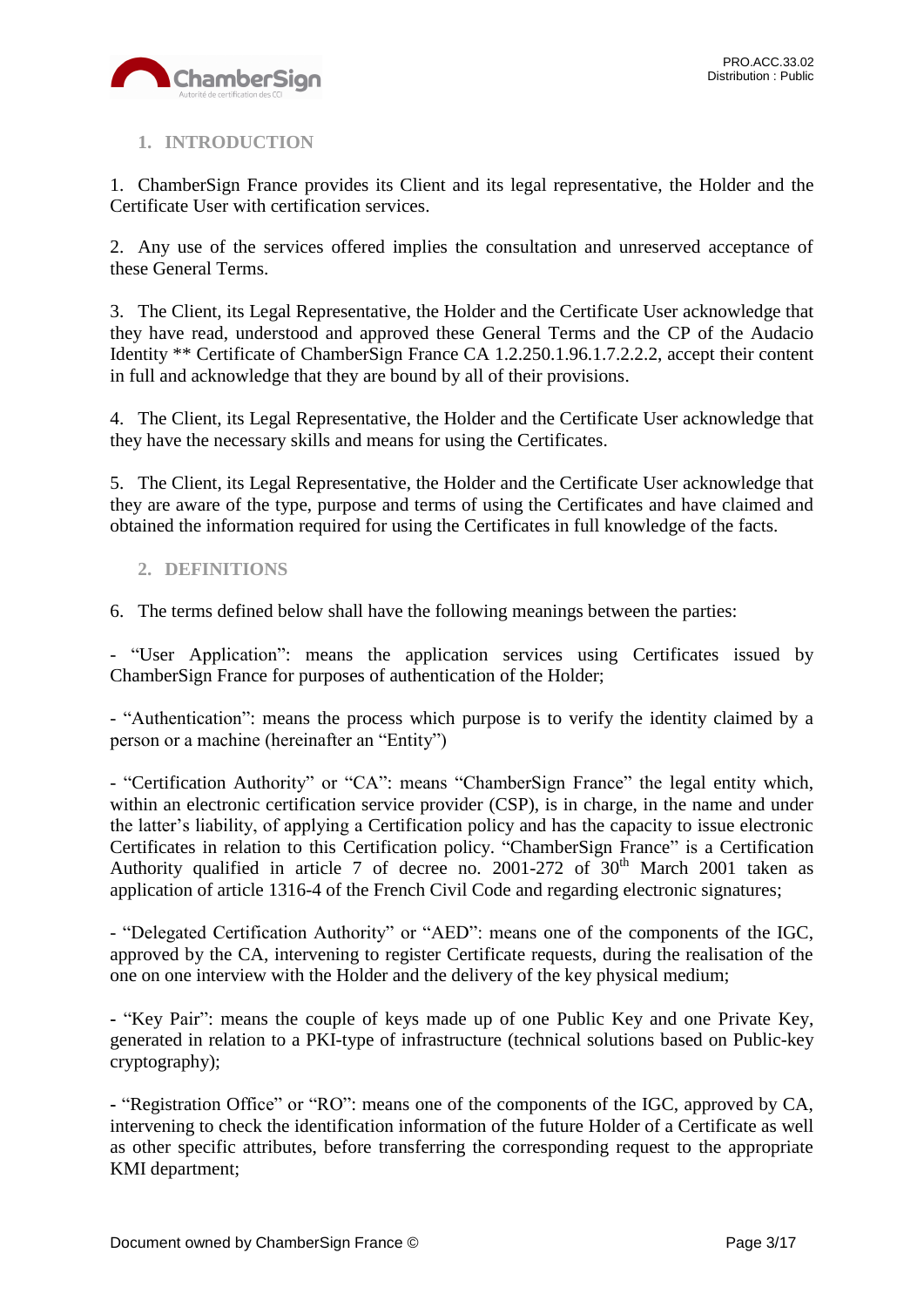

- "Certificate": means the electronic file certifying that a key pair belongs to the Holder or to the material element or software identified in the Certificate. The Certificate is signed by the Certification Authority;

- "Private Key": means a mathematical algorithm the Holder has to retain secretly;

- "Public Key": means a mathematical key disclosed and used to check a data received signature;

- "Client" means the Entity contracting with ChamberSign France to obtain a Certificate Audacio Identity \*\*. Any obligation binding the Client shall also bind its Legal Representative, the Certification Representative and the Holder;

- "Compromise": means the disclosure or suspected disclosure or loss of confidential information as a result of infringing a security measure and leading to a possible loss in confidentiality and/or integrity of the data in question;

- "General Terms of Use" or "GTU": means the General Terms of Use herein.

**-** "Confidential Data": means together the Certificate Private Key, the withdrawal code and the activation code of the Private Key, which are the holder's strictly personal data which should absolutely be kept secret;

- "Entity": means the administrative authority or company defined broadly, i.e. also privatelaw legal entities such as associations;

- "Key Management Infrastructure" or "KMI": means the series of components, functions and processes devoted to managing cryptographic keys and their certificates used by trustworthy services;

- "LAR": means the list of Certification Authority revoked Certificates;

- "CRL": means the certificate revocation list;

- "Certification Representative": means the person designated by the Client's Legal Representative to gather the documents necessary for the Certification requests, to realise the one on one interview with the Holders et to execute Certificate Revocation requests.

- "OID": means the object identifier identifying the Certification Authority's Certification Policy;

**-** "Certification Policy" or "CP": means the series of rules and exigencies, identified by a name (OID), defining the standards with which ChamberSign France complies in relation to these terms and indicating the applicability of a Certificate to a particular community and/or to a class of applications with shared security standards;

- "Holder" : means the physical person identified in the Certificate as holder of the Private Key corresponding to the Public Key within this Certificate;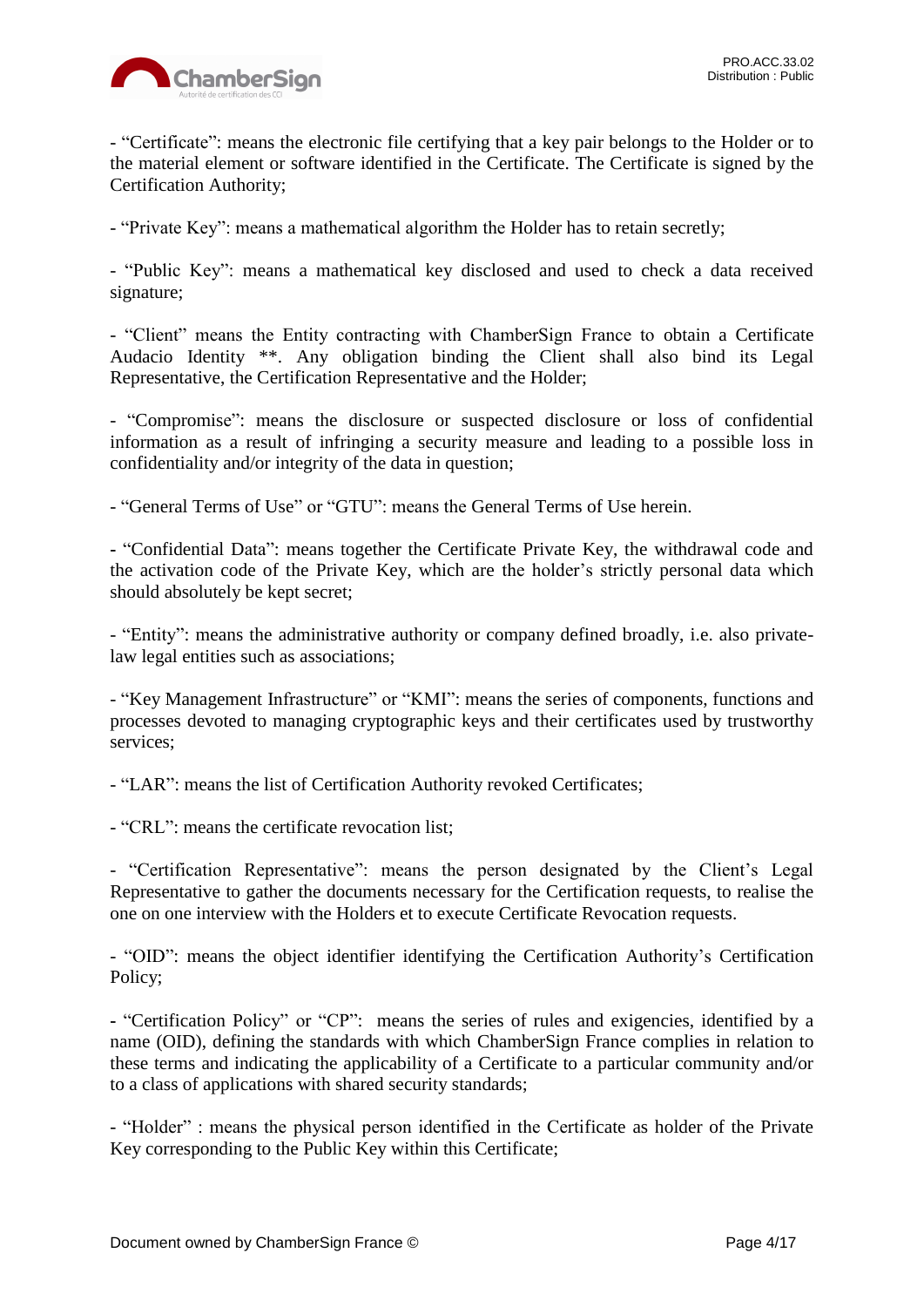

- "Legal Representative": means the Client's legal representative

**-** "Revocation": means the action which aims at ceasing the validity of the certificate which has been revoked is recorded on the CRL;

**-** "Electronic Signature": means the use of a reliable identification process guaranteeing its relation with the deed to which it is attached, in accordance with applicable legislation;

- "Certificate User": means the entity or private individual receiving a Certificate and who relies on it for checking an authentication value from the Holder;

<span id="page-4-0"></span>**3. PURPOSE**

7. These GTU aim at defining the terms under which the Client can use the Certificates provided by ChamberSign France as Certification Authority in accordance with it Certification Policy.

<span id="page-4-1"></span>**4. CONTACT**

8. Any request can be addressed to ChamberSign France – 46, avenue de la Grande Armée – 75858 PARIS Cedex 17.

<span id="page-4-2"></span>**5. TERM – APPLICATION**

9. These GTU are binding on the Client, as from their signature and, in the absence of signature, as from the first use of the Certificate, which imply full and complete acceptance of the GTU. The Client vouches for these GTU being respected by the Certificate User.

10. The GTU are concluded and shall remain binding throughout the whole lifetime of the Certificate, a three years long period renewable once, without prejudice to any updates and changes to them that ChamberSign France commits to transmit to the Client.

11. Any use of the Certificate after the amendments or updates of the GTU implies full and complete acceptance of the new GTU by the Client.

<span id="page-4-3"></span>**6. REQUESTS FOR CERTICATES AND RENEWALS**

<span id="page-4-4"></span>**6.1 REGISTRATION OF CERTIFICATE APPLICATION FILES**

12. The Holder, the Legal Representative of the Client as well as the Certification Representative may make a Certificate request by completing the Certificate request form on the ChamberSign France website: [www.chambersign.fr.](http://www.chambersign.fr/)

13. The supporting documents to be enclosed when making an initial Certificate request are specified in the subscription form.

14. The Client must send the required supporting documents by post, or present them directly to the RO.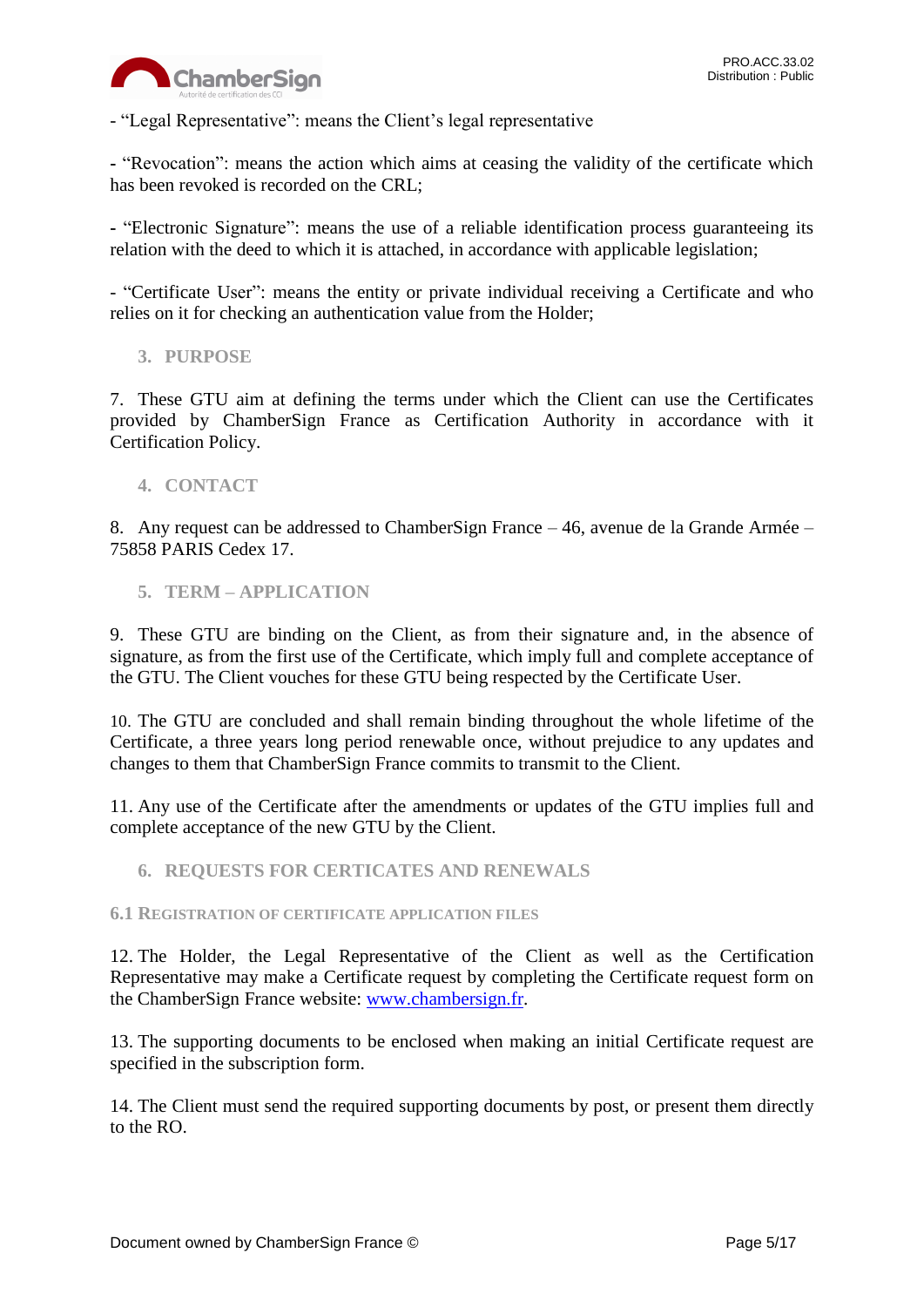

<span id="page-5-0"></span>**6.2 VERIFICATION OF THE REQUEST**

## 15. The RO performs the following operations:

- checks and confirms the identity of the future Holder;
- checks the coherency of the supporting documents presented;
- ensures that the future Holder is aware of the terms applicable for using the Certificate and of the GTU.

#### <span id="page-5-1"></span>**6.3 REJECTION OF THE REQUEST**

16. In the case of missing documents and after a reminder regarding the supply of these documents, the RO reserves the right to reject the certificate request.

17. It informs the Holder, the Certification Representative or the Legal Representative of the Client.

#### <span id="page-5-2"></span>**6.4 ISSUANCE OF THE CERTIFICATE**

18. After Authentication of the origin and verification of the integrity of the request sent by the RO, ChamberSign France generates the Certificate, the Holder's Key Pair, his/her authentication mechanism, the activation codes and every element needed to a proper functioning of the Certificate.

19. Each certificate request is subject to a one-on-one meeting of the Holder with an RO, an agent of AED, a ChamberSign France representative or the Certification Representative.

20. The availability of the Certificates issued by ChamberSign France after the registration process gives rise to the issue of an availability notice via email sent to the Holder who should follow the instructions set out in the said message in order to withdraw them.

21. The Audacio Certificate Identity \*\* Certificates are generated on IAS ECC physical mediums.

22. , The physical media and ChamberSign France Certificates are collected from the RO, the AED, the Certification Representative or a ChamberSign France representative, within two months from receipt of the message informing the Holder of the availability of the Certificates

23. ChamberSign France reserves the right to abandon the Certificate issuance process if the Holder has not come forward to collect his/her Certificate 2 months after the said message.

## <span id="page-5-3"></span>**6.5 ACCEPTANCE OF THE CERTIFICATE**

24. Following its withdrawal, the Holder must test his/her Certificate by using the service provided for this purpose on the ChamberSign France website.

25. The Holder is required to inform ChamberSign France of any inaccuracy or fault in the Certificate within seven business days following the collection of the Certificate, in order for the latter to be revoked and a new one provided.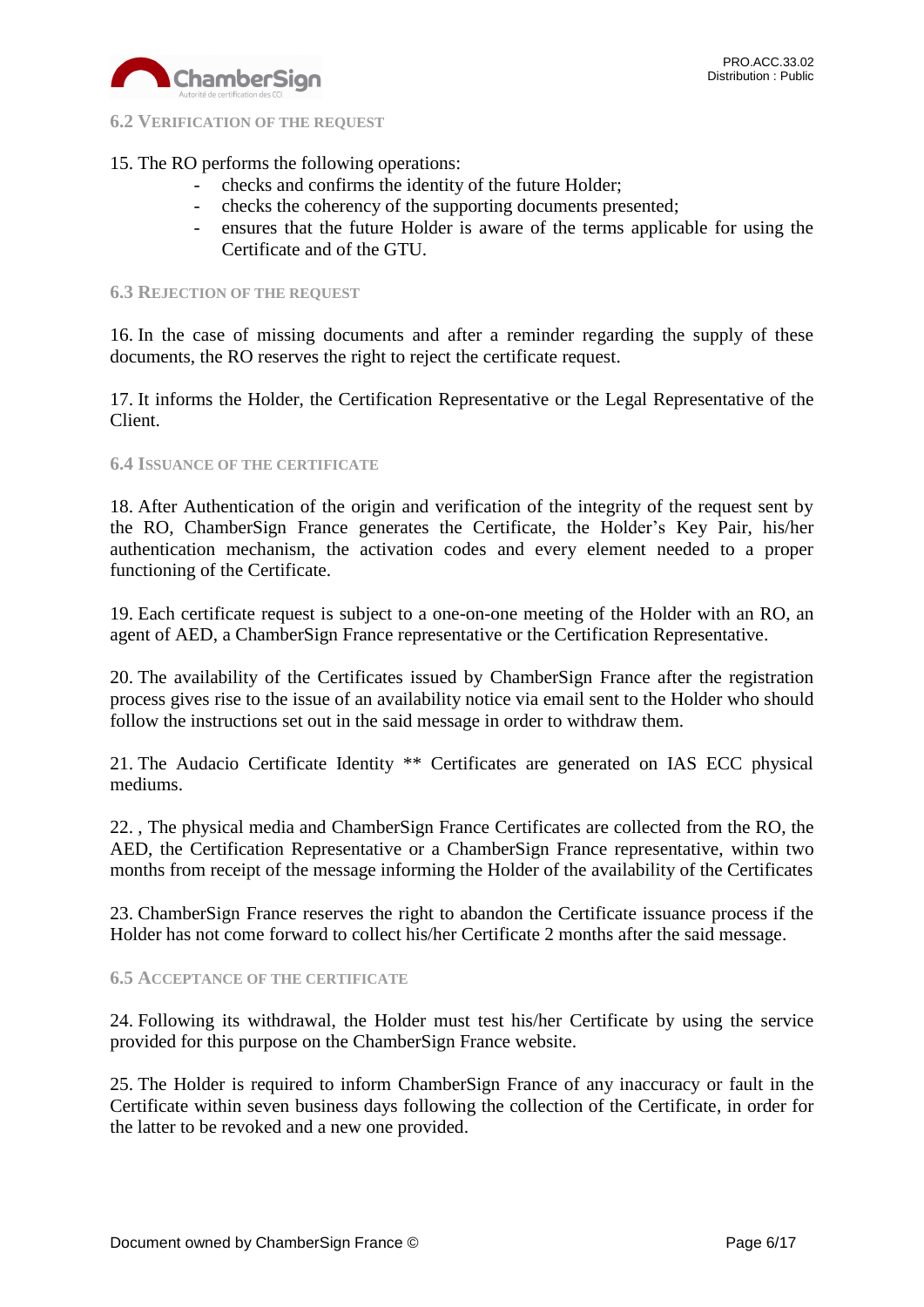

26. After the expiration of the aforementioned period, the holder deemed to have tested and accepted his/her certificate from its first use.

### <span id="page-6-0"></span>**6.6 ASSISTANCE**

27. In order to assist the Holder, technical instructions on using the Certificate are delivered to him/her during the one-on-one meeting and a telephone assistance or hot line is available on 08 92 23 02 52 (0.34 Euros incl. taxes per minute in Metropolitan France only) from 9a.m. to noon and from 2p.m. to 5p.m., on business days.

28. A tutorial and a FAQ section are available on the ChamberSign France website at the following address: [http://www.chambersign.fr.](http://www.chambersign.fr/)

#### <span id="page-6-1"></span>**6.7 RENEWAL**

29. The renewal of an expired Certificate necessitates that all supporting documents that are no longer valid or that have been modified shall be provided again according to the subscription form. All Holders are warned by email of the upcoming expiry of their Certificate. If he wishes to renew it, the Holder sends a renewal requests on the ChamberSign France website before the expiration date.

30. The renewal of a Certificate implies the renewal of the corresponding Key Pair and the modification of the validity dates but not of the other information, which shall remain identical to the previous Certificate.

31. In case of disqualification of the physical medium of the Certificate during its initial validity period, notably due to a change of CP or of regulations, the renewal of the Certificate shall not be possible. In this case, a new Certificate request will have to be made.

#### <span id="page-6-2"></span>**6.8 AMENDMENT OF THE CERTIFICATE**

32. The amendment of a Certificate corresponds to changes in information without changing the Public Key**. ChamberSign France does not make any amendment to a Certificate.**

33. In the case of a change in the information contained in the Certificate, the Certificate will be revoked and a new Certificate request must be made, in accordance with the terms and conditions set out in the GTU.

#### <span id="page-6-3"></span>**6.9 CERTIFICATE UNBLOCKING**

34. If the Certificate is blocked, notably consequently to a PIN code error, any unblocking shall be performed by ChamberSign France.

35. Any unblocking request shall be preceded by the necessary Java software installation on the Holder's computer.

36. Any unblocking attempt directly performed by the Holder or the Client, through the device driver, may cause a malfunction of the physical medium at the expense of the client.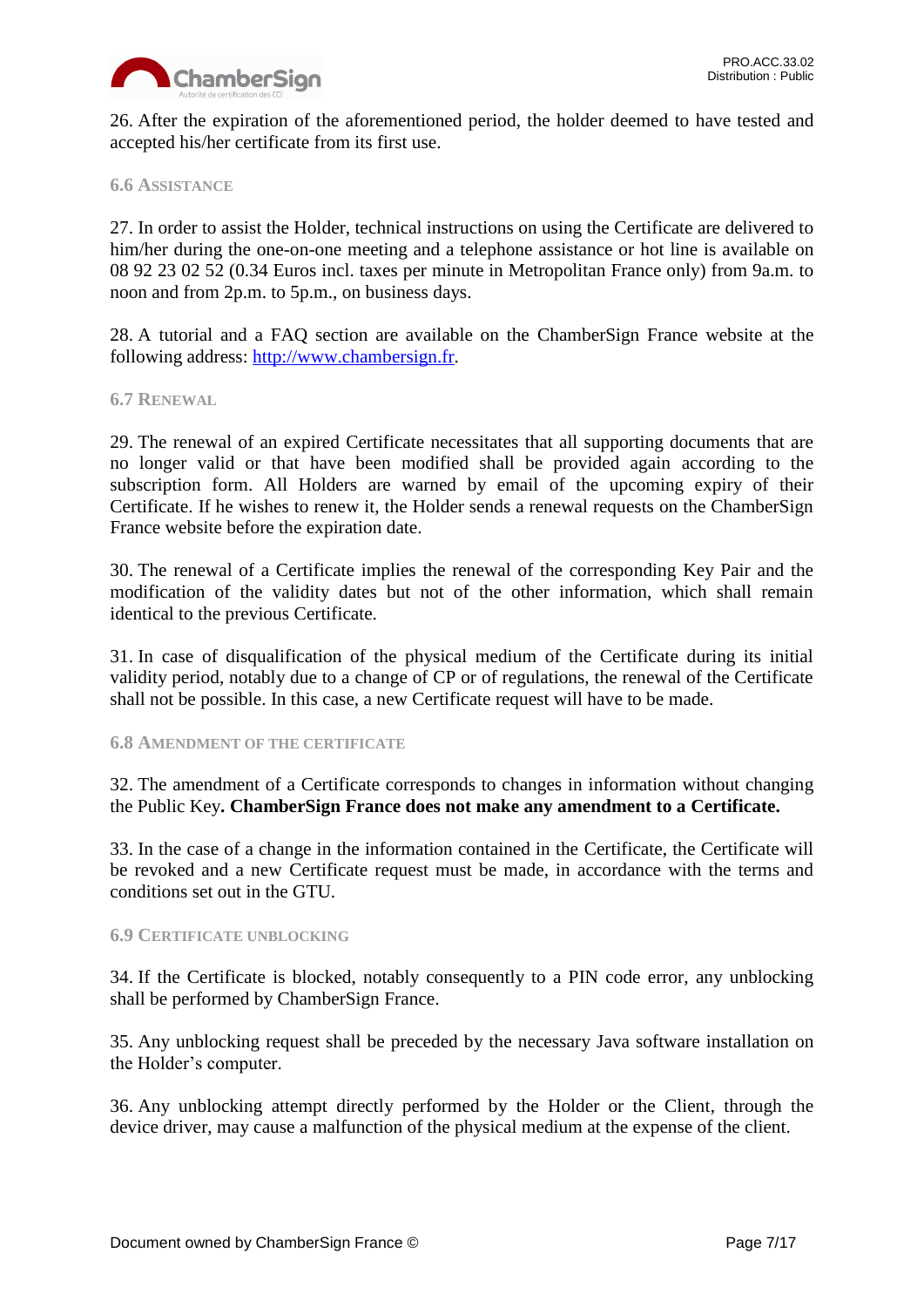

## <span id="page-7-0"></span>**7. CONDITIONS FOR USING CERTIFICATES AND RESTRICTIONS**

37. The use of the Holder's Private Key and of the Certificate must remain strictly limited to Authentication and electronic signature services.

38. The Certificates must not be used for personal purposes.

## <span id="page-7-1"></span>**8. CERTIFICATE VERIFICATION PROCEDURE**

39. ChamberSign France undertakes to provide, 24h/24 a consultancy service on its [www.chambersign.fr](http://www.chambersign.fr/) website enabling to check the validity of the Certificates it has issued.

40. The information made available by ChamberSign to the Certificate User will enable the latter to check and validate the status of a Certificate and of all of the corresponding Certification chain.

## <span id="page-7-2"></span>**9. REVOCATION OF THE CERTIFICATE**

41. A certificate may be revoked by ChamberSign for the following reasons:

- amendment in information contained in the Certificate;
- inaccurate information provided in the registration file;
- lack of payment of the price of the Certificate by the Client;
- possible or proved compromise of the Holder's Private Key;
- malfunction of the physical medium or its associated device driver;
- lack of respect by the Holder of the rules for using the Certificate;
- lack of respect by the Holder and/or the Client of ChamberSign France's CP obligations;
- performance of fraudulent operations;
- termination of the subscription;
- request for revocation of the Certificate by the Client;
- end of the Holder's office or employment with the Client, for whatever reason : death, resignation, etc;
- Theft or loss of the Certificate's physical medium;
- cessation of the Client's activity.

42. Request to revoke the Certificate may be made at any time by registered letter with confirmation of receipt sent to the RO, or online from the following website: [www.chambersign.fr.](http://www.chambersign.fr/)

43. The revocation request may be made by the following persons:

- The Legal Representative of the Client;
- the Holder;
- the Certification Representative
- ChamberSign France.

44. In case of a theft or loss or the physical medium and when several Certificates are stored on the same medium by the Holder, the Holder's revocation request shall include all of these Certificates.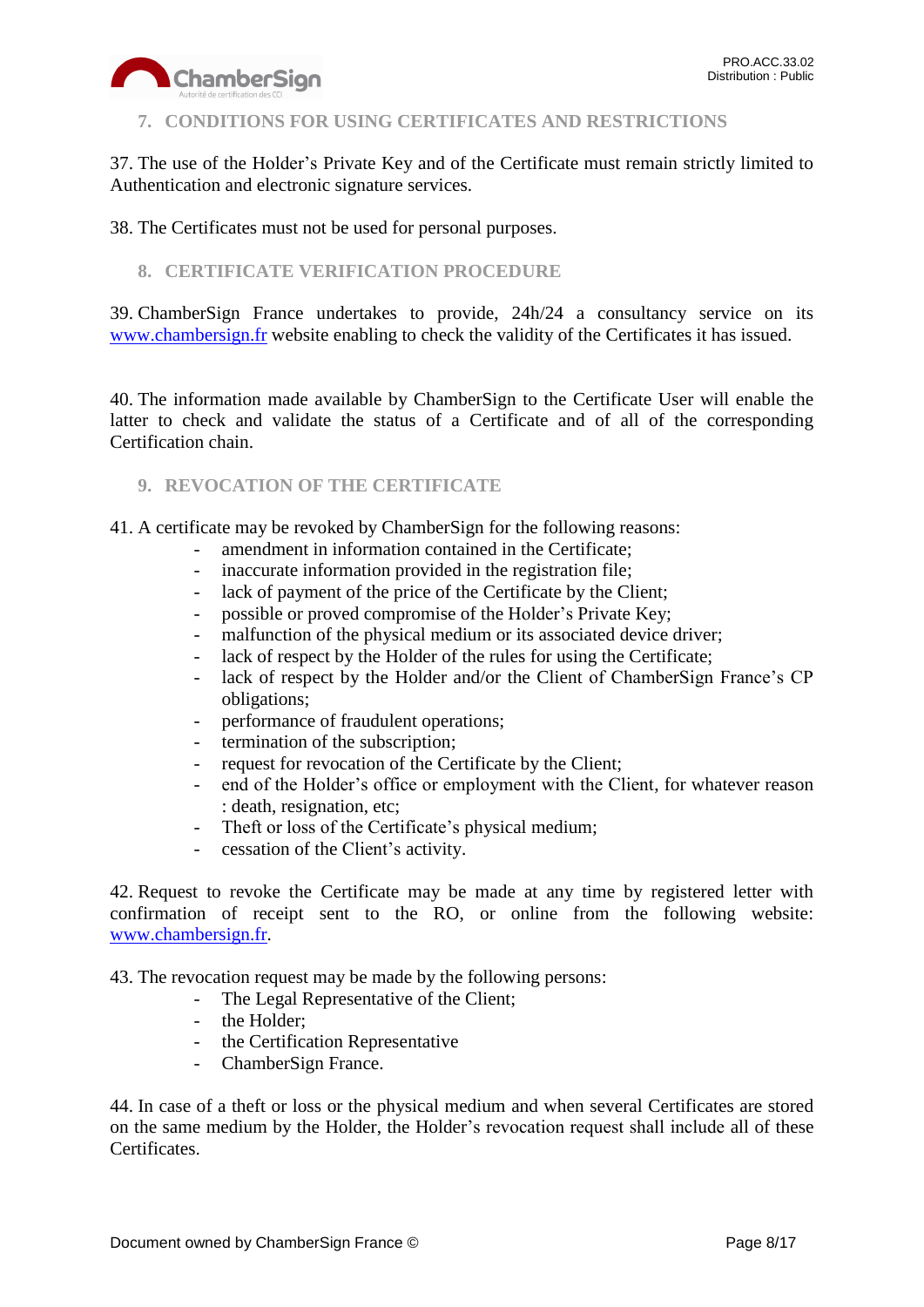

45. The revocation request shall undergo a verification procedure regarding the person making the request and their authority in relation to the Certificate.

46. The Holder receives confirmation of this revocation, by email.

47. The Holder acknowledges and accepts that he will bear all responsibility for any use of the Certificate after having become aware of the occurrence of any of the above-mentioned events, without prejudice to any legal action for liability that ChamberSign France reserves the right to instigate against the Holder.

<span id="page-8-0"></span>**10. CHAMBERSIGN'S OBLIGATIONS**

48. ChamberSign France allocates an OID to its CP which is included in the corresponding Certificates that it undertakes to have evolved in the case of evolution in its CP.

49. It undertakes to ensure the control by the RO of the identification of the Holder, the Legal Representative and, if applicable, the Certification Representative wishing to obtain a signature Certificate.

50. ChamberSign France undertakes to perform the certification services in accordance with the terms and conditions and subject to the restrictions of these GTU.

51. ChamberSign France undertakes to show the User of its Certificates, upon his request, that it has issued a Certificate for a given Holder and that this Holder has accepted the Certificate.

52. It undertakes to endeavour to create and issue Certificates that contain information deemed as accurate.

53. For this, ChamberSign France undertakes to ensure that the Certificate application file is complete, and that the documents provided apparently comply.

54. It undertakes to ensure that the Certificate is delivered to the Holder within a period of 48 hours as from receipt of a full file by the RO.

55. It undertakes to establish, by issuing a Certificate, a link between the identity of a person and the information contained in the said Certificate.

56. Should the Client's Legal Representative use the services of an assignee, the RO undertakes to inspect the assignee's identity and to check the existence of an authorisation signed between the Client's Legal Representative and the assignee.

57. The assignee shall be responsible for the validity of the mandate granted by the Client or its Legal Representative and undertakes to give the RO a sworn declaration to that effect.

58. ChamberSign France takes all reasonable steps to ensure that the Holders are aware of their rights and obligations regarding the use and management of the keys, the Certificates and the equipment and software used for the purpose of the KMI.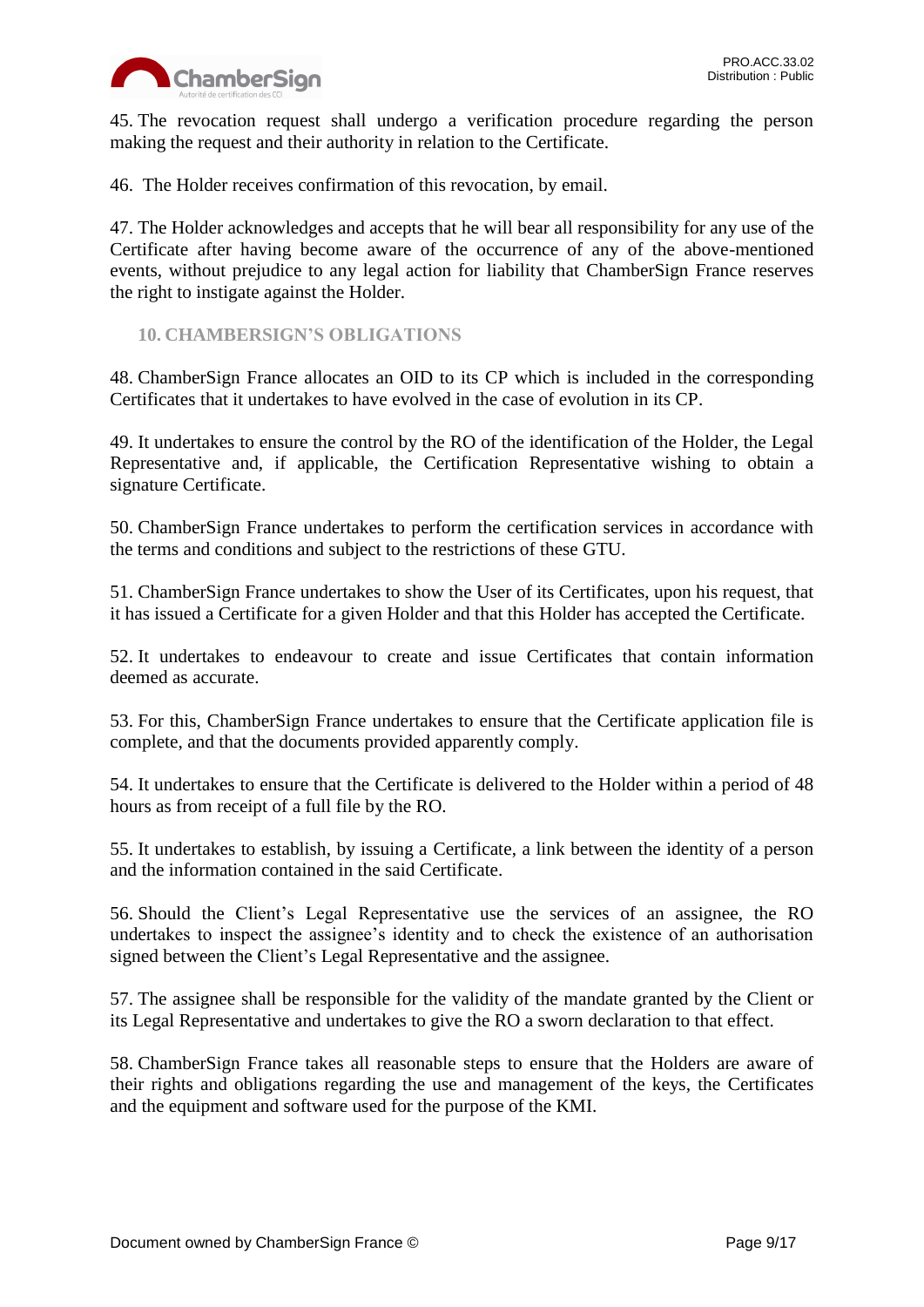

59. ChamberSign France takes all necessary measures in order to cover its liability related to its operations and/or activities and possesses the financial stability and resources required for working in compliance with the CP.

60. ChamberSign France has a general obligation of surveillance as regards the security and integrity of the Certificates issued by it or one of its components.

61. ChamberSign France undertakes to ensure the proper functioning of the Certificates that it issues.

# <span id="page-9-0"></span>**11. CLIENT'S OBLIGATIONS**

62. The Client and its Legal Representative undertake to respect the provisions of the GTU.

63. The Client and its Legal Representative are liable for managing the Certificates issued to their employees, assignees or agents in the scope of the subscription contract, and vouch that every Certificate Holder shall comply with the provisions of the GTU and that no fraud or failure will be committed. In this respect, the Client and its Legal Representative notably ensure that the Holder shall:

- Not make any personal use of the Certificates;
- Not communicate information relative to the creation or modification of the Certificate during the lifetime of the Certificate;
- Respect the revocation procedure as set forth in article 8;
- Keep secret and in a secure manner the confidential data and the Certificate physical medium.

64. The Client and its Legal Representative undertake to provide all useful, accurate and updated information for creating and managing the certificates.

65. The Client and its Legal Representative undertake to inform the related RO with any amendments regarding the information contained in the Certificate, by letter with the supporting documents required, within 30 days from their occurrence. Otherwise, ChamberSign France reserves the right, once the period has passed, to revoke the Certificate (or rescind the subscription).

66. The Client and its Legal Representative vouch for the accuracy of the information provided and the comprehensiveness of the supporting documents required for the registration of the Certificate.

67. The Client and its Legal Representative acknowledge and accept that the information provided in this respect is kept and used by ChamberSign France in order to manage the Certificates in accordance with the conditions stipulated by law and in particular those regarding the protection of personal data.

68. The Client and its Legal Representative acknowledge being informed of the installation condition of the ChamberSign France Certificates. In particular, the Certificate is the subject of a tutorial available on the ChamberSign France website.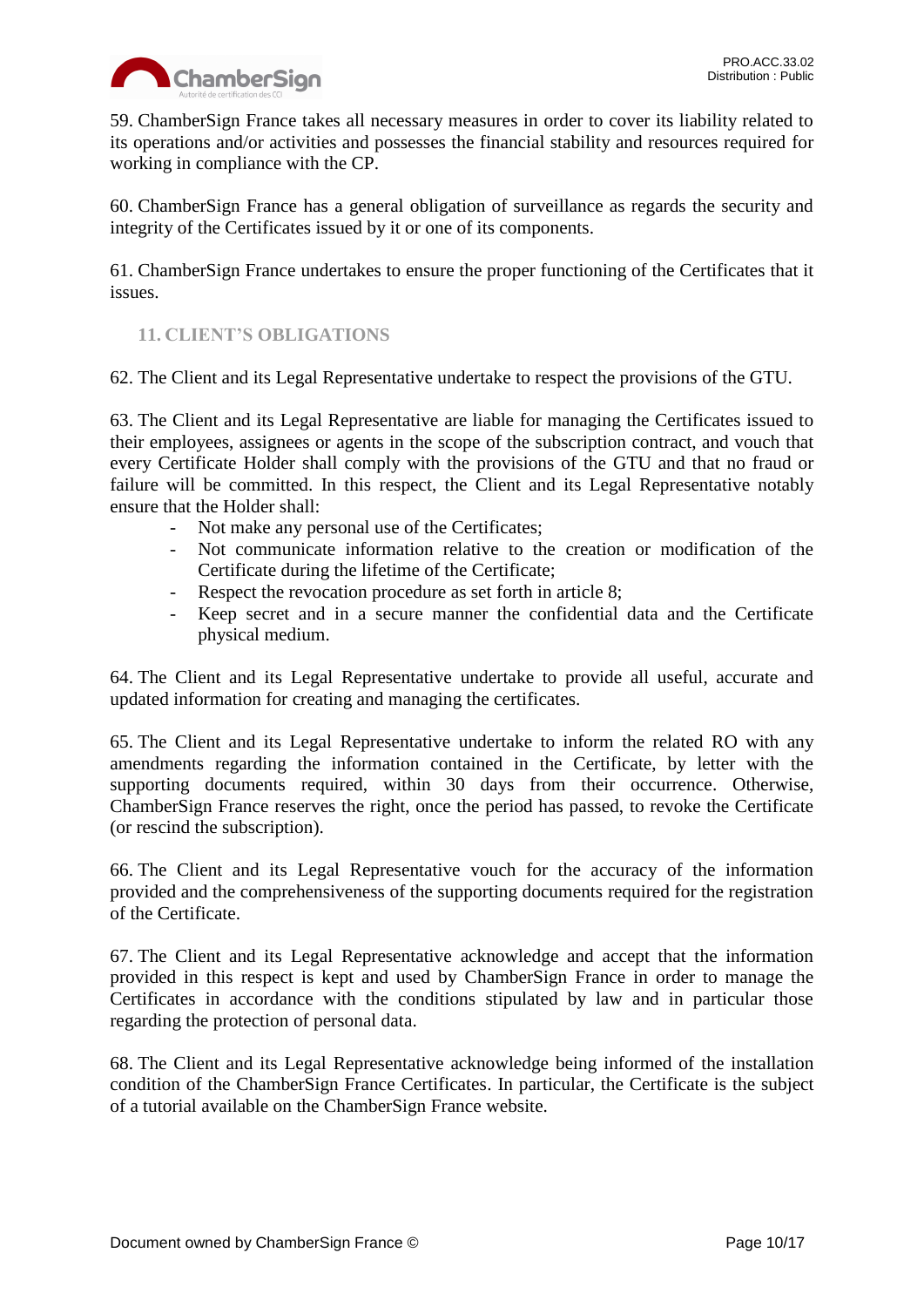

69. The Client and its Legal Representative shall choose equipment and software providing the necessary security for the installation and protection of the Certificates and material support.

<span id="page-10-0"></span>**12. HOLDER'S OBLIGATIONS**

70. The Holder commits to give any necessary, accurate and updated information for the creation and managing of Certificates for their duration.

71. The Holder vouches the accuracy of the given information and of the comprehensiveness of the supporting documents required for the registration of the Certificate.

72. He acknowledges and accepts that the information provided in this respect is kept and used by ChamberSign France in order to manage the Certificates in accordance with the conditions stipulated by law and in particular those regarding the protection of personal data.

73. The Holder informs ChamberSign France of any amendment regarding the information contained in his/her Certificate. In the case of a lack of prior information from the Holder to ChamberSign France, ChamberSign France's liability may not be engaged in case of discrepancies between the information and reality.

74. ChamberSign France reserves the possibility to perform random checks regarding the accuracy of the information contained in the Certificate.

75. The Holder commits to inform the related RO with any amendments regarding the information contained in the Certificate, by letter with the supporting documents required, within a period of 30 days as from their occurrence. Otherwise, ChamberSign France reserves the right, once the period has passed, to revoke the Certificate.

76. The Holder acknowledges that he/she has been informed of the conditions of installing the Certificates and of the tutorial available on the ChamberSign France website.

77. The Holder chooses equipment and software providing security in keeping with his/her needs for the installation and protection of the Certificates and physical media.

78. The Holder undertakes to respect the authorised uses of the Key Pairs and Certificates.

79. The Holder protects his/her Private Key by means that are adapted to his/her surroundings. He notably commits to not communicate his PIN code or his security questions' answers to a third party.

80. The Holder protects his/her activation data and, if need be, implements it.

81. The Holder protects the access to his/her Certificates base.

82. The Holder respects the conditions of using his/her Private Key and the corresponding Certificate.

83. The Holder must make, immediately, a revocation request of his/her Certificate in the case of compromise or suspected compromise of his/her private key (or his activation data).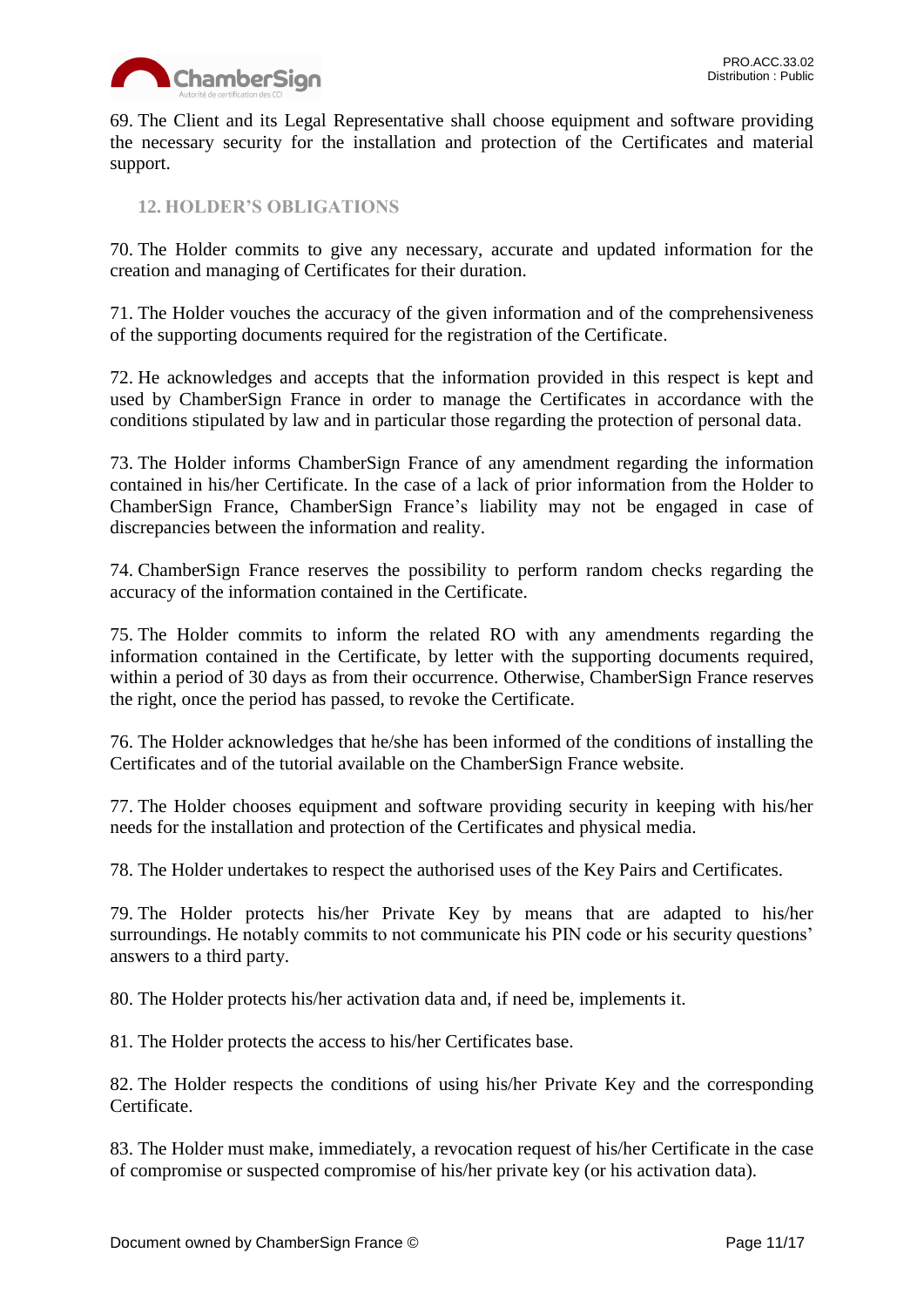

84. The Holder undertakes not to deliver the Certificate attributed to him/her or the protection codes of this Certificate.

85. The Holder is informed that the personal identity information may be used as elements of authentication during the revocation request.

<span id="page-11-0"></span>**13. OBLIGATIONS OF CERTIFICATE USERS**

86. The Certificate users undertake to respect these GTU.

87. The certificate users check and respect the purpose for which a certificate has been issued.

88. The Certificate users check that the Certificate issued by ChamberSign France is referenced at the security level and for the level of trust required by the application.

89. For each of the Certificates of the certification chain, from the holder's Certificate to the root certification authority, the users check the status of the certificate and in particular the digital signature of ChamberSign France, issuer of the certificate in question, and inspect the validity of this certificate.

90. The Certificate users check and respect the obligations of the Certificate users set forth in the applicable CP.

## <span id="page-11-1"></span>**14. PRICE AND PAYMENT**

## <span id="page-11-2"></span>**14.1. PRICE**

91. The price of the Certificates is assessed in accordance with the pricing conditions issued by ChamberSign France.

- 92. The following settlement means are accepted:
	- Cash card;
	- Bank transfer;
	- Order for payment;
	- Cheque.

93. No discount is granted in the case of early settlement.

- 94. ChamberSign France reserves will invoice bank fees to the Holder should the latter issue a bad cheque, along with any costs incurred due to a payment error by the Holder, or in case of a double payment
- 95. The price of the Certificate is settled on the date of the one-on-one meeting if the payment spread has been chosen during the purchase.
- 96. As an exception to the above, the Client may request, on its Certificate request, to benefit from a payment by yearly instalment. In this case, the annual subscription fee is due at the Certificate anniversary date, as set forth in the subscription invoices, unless the Certificate has been revoked by the Client or the Holder before this date.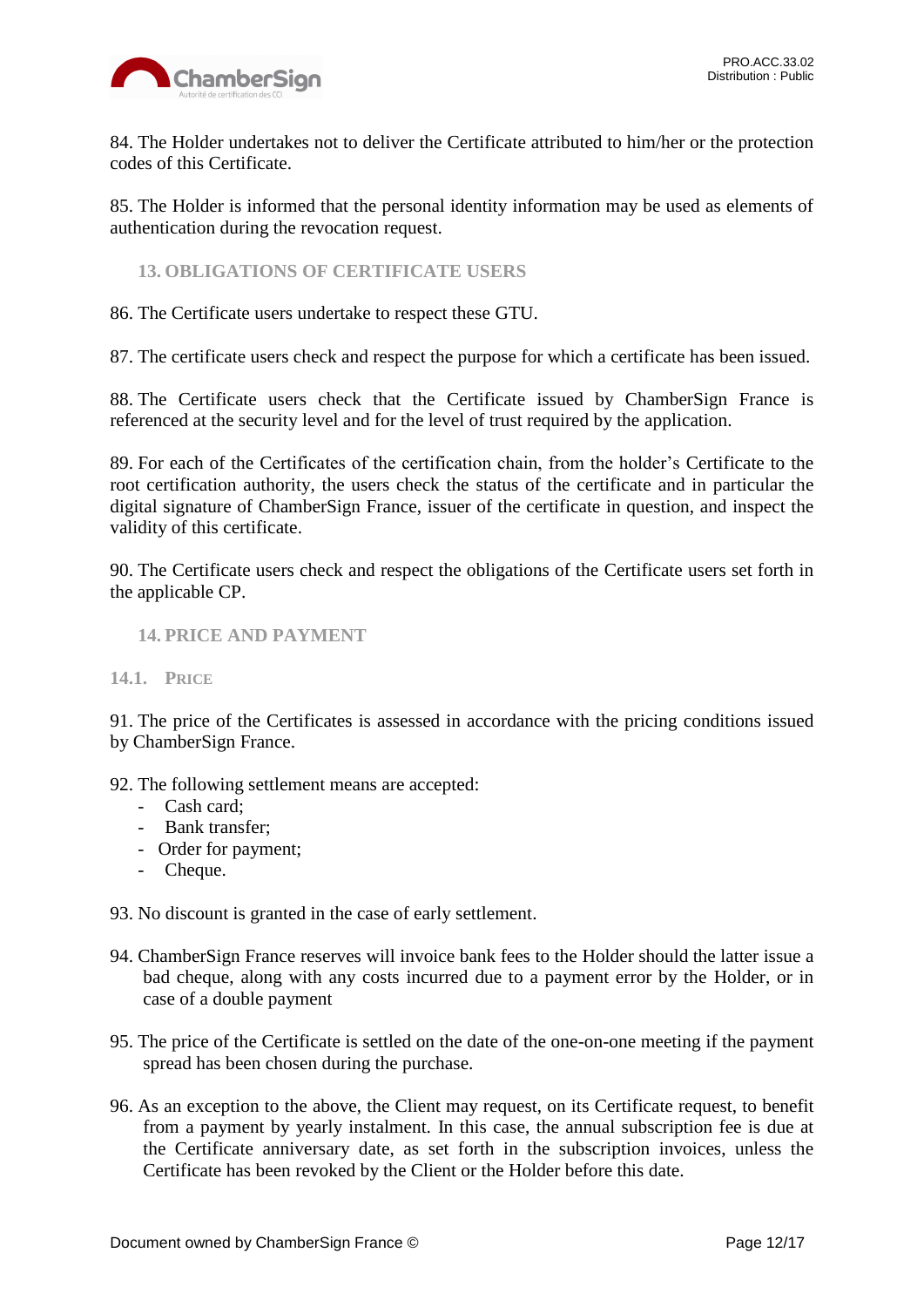

- 97. Payments are due on their due date even if the invoices issued by ChamberSign France do not mention a purchase order number or any other specific mention requested by the Client.
- 98. The Client acknowledges that the price of the Certificate is fully owed notwithstanding the Certificate early revocation, for whatever cause and even when the payment is made in instalments. The Client may consequently be obligated by way of court proceedings or by a judicial officer (bailiff) to pay any remaining amount.
- 99. In the case of lack of settlement within the required period, an indemnity shall be owed, in accordance with article L 441-6 of the Code de Commerce, calculated on the basis of the interest rate applied by the European Central Bank to its most recent refinancing operation, increased by 10 percentage points, as well as a fixed indemnity for recovery costs of 40  $\epsilon$ .
- 100.These penalties will be applicable as from the day following the date stipulated for the settlement of the invoice and shall be payable without any reminder being required.
- 101.In the case of lack of settlement, the Certificate will be rightfully revoked without entitling any party to compensation or replacements.
- <span id="page-12-0"></span>**14.2. INVOICING**
- 102.Original invoices are issued by ChamberSign France under electronic form and sent by email to the Holder or to any email address indicated to this purpose by the Holder during the Certificate request. The Holder and the Client commits to inform ChamberSign France of any email address modification.
- 103.No request to obtain a paper invoice will be honoured.
- 104.An invoice is issued for each individual Certificate, even when the Client has several Certificates. The issuance of a global invoice on the Client request will generate an extra cost of 40  $\epsilon$  exclusive of taxes plus 5  $\epsilon$  exclusive of taxes per Certificate (cancellation cost per each invoice).
- 105.The Client's registered name and address indicated on the Certificate request will be used to issue invoices. No changes to this information may be made on the invoices or on the Certificate. In the case of a change of the information in the Certificate, the Certificate will have to be revoked and a new Certificate request done, under the GTU conditions.

<span id="page-12-1"></span>**15. LIABILITY** 

- 106.ChamberSign France is liable for the compliance of its Certification Policy with the requirements issued by the Standard-CP.
- 107.ChamberSign France bears the cost of any damaging consequences as a result of failure by it or one of its components to respect its Certification Policy.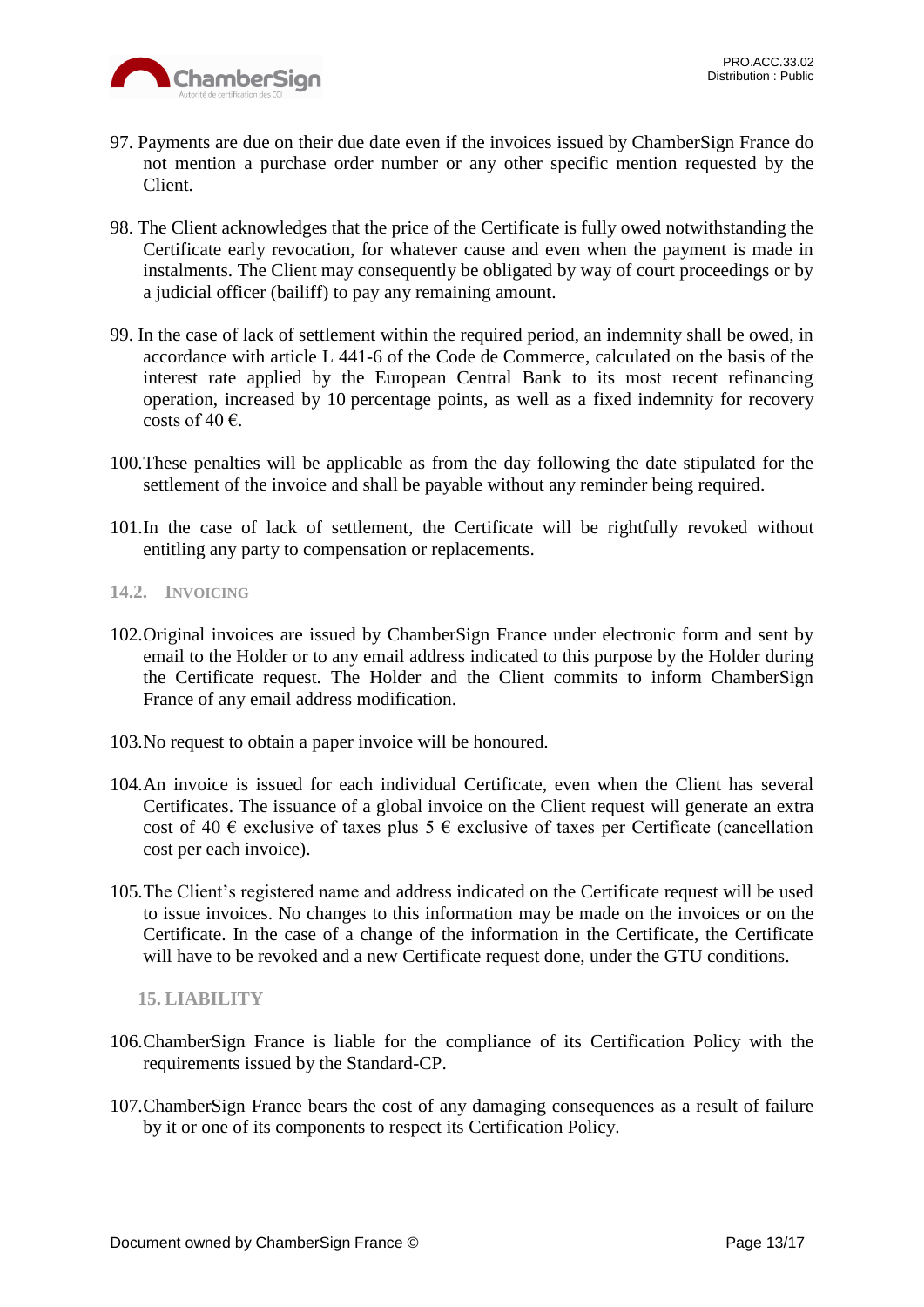

- 108.ChamberSign France acknowledges that its liability is incurred in the case of fault or negligence, by itself or one of its components, of any kind and seriousness whatsoever, which may lead to Holders' personal data being read, altered or misused for fraudulent purposes, whether this data is contained or in transit in the ChamberSign France Certificate management applications.
- 109.It is responsible for maintaining the level of security of the technical infrastructure that it uses for providing its services.
- 110.ChamberSign France may not be held liable for the prejudice caused by a use of the Certificate that exceeds the limits of the authorised use.
- 111.ChamberSign France's liability may not be incurred in the case of inaccurate information due to false declarations, false documents or the absence of information on amendments occurring in the situation of the Client, the Holder, or the Legal Representative or the Certification Representative upon creating the Certificate or during its validity period, whether such false declaration, false document or omission is intentional or not.
- 112.ChamberSign France does not make any commitment, or take on any liability as regards the consequences of delays in transmission, alteration, errors or losses of any electronic message, letter or document authenticated.
- 113.ChamberSign France may not be held liable for any content of the messages authenticated using its Certificates, the Client and the Holder being exclusively responsible to third party for the content of such messages.
- 114.Without prejudice to the section entitled "Insurance", ChamberSign France may not, under any circumstances, be held liable for any consequential damage such as, for example, any financial or commercial prejudice, or loss of profits or business, caused by or resulting from the subscription or related to the use of the Certificates issued by ChamberSign France.
- 115.It does not take on any commitment or liability regarding the use of a Certificate that does not comply with these GTU, in particular as regards the inspection procedures on the validity of the Certificate during a transaction.
- 116.Furthermore, ChamberSign France may not be held liable for phenomena related to the normal wear and tear of computing media, and in particular the deterioration of the information held on the said media due to the influence of magnetic fields.
- 117.ChamberSign France may not be held liable for damage related in particular to an interruption or fault in the services and applications of the Certificate User.
- 118.If the Legal Representative has acquired one or several physical media, ChamberSign France is only responsible for their physical issue.
- 119.As a result of the constant evolution of the technology and applicable framework security standards, in the case of a fault of the physical medium or its related device driver, the Client will have to make a revocation request.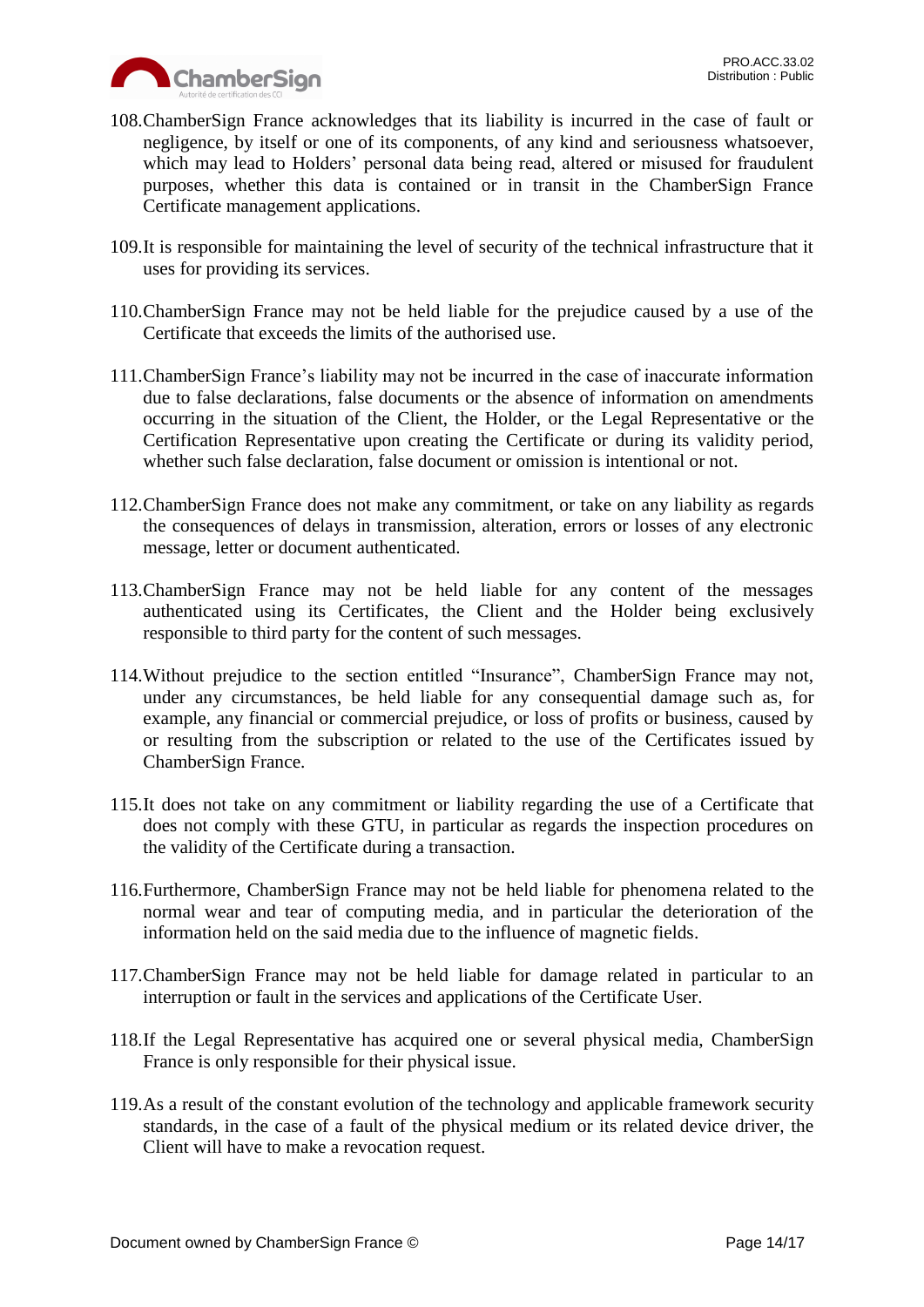

- 120.ChamberSign France may not be held liable for the use of the Private Key of the Holder, who has personal liability for it. Any damage related to the Compromise of the Private Key is borne by the Legal Representative.
- 121.ChamberSign France may not be held liable for any illegal use of the Certificate when the Client, Legal Representative, Certification Representative or Holder have not made a revocation request in accordance with these GTU.

<span id="page-14-0"></span>**16. INSURANCE**

- 122.ChamberSign France has taken out an insurance policy through Gras Savoye, insurance broker, covering the consequences of its professional civil third-party liability, for all physical, material and consequential damage resulting from its activity.
- 123.According to the terms of the insurance policy taken out by ChamberSign France, and in the limits and conditions stipulated in this policy, the Holder may benefit from the replacement of a lost or stolen Certificate.

## <span id="page-14-1"></span>**17. CONFIDENTIALITY**

- 124.All information and all data provided by the parties, in writing or verbally shall be considered as confidential.
- 125.The parties undertake to:
	- treat the confidential information with the same level of protection as they apply to their own confidential information of the same importance;
	- keep the information confidential and ensure that it is not revealed or likely to be revealed either directly or indirectly to any third party;
	- avoid the confidential information being copied, reproduced, and duplicated, in part or in whole, when such copies, reproductions or duplications are not directly related to the performance of these general terms.

<span id="page-14-2"></span>**18. INTELLECTUAL PROPERTY**

- 126.The parties declare and guarantee that they have free disposal of the trademarks, names, corporate names and other distinctive signs to be used in relation to these general terms.
- 127.With the exception of the use of the Certificates as stated in the GTU, the Client and the Holder shall not present or use trademarks, logos, files or any other intellectual property rights belonging to ChamberSign France without its prior, explicit and written authorization.

<span id="page-14-3"></span>**19. PERSONAL DATA**

- 128.The personal data collated by ChamberSign France for the purpose of issuing and keeping the Certificates will be only processed for the purpose for which they have been collated.
- 129.ChamberSign France represents and warrants that the collection of personal data in relation to these general terms and the processing for which it is responsible is performed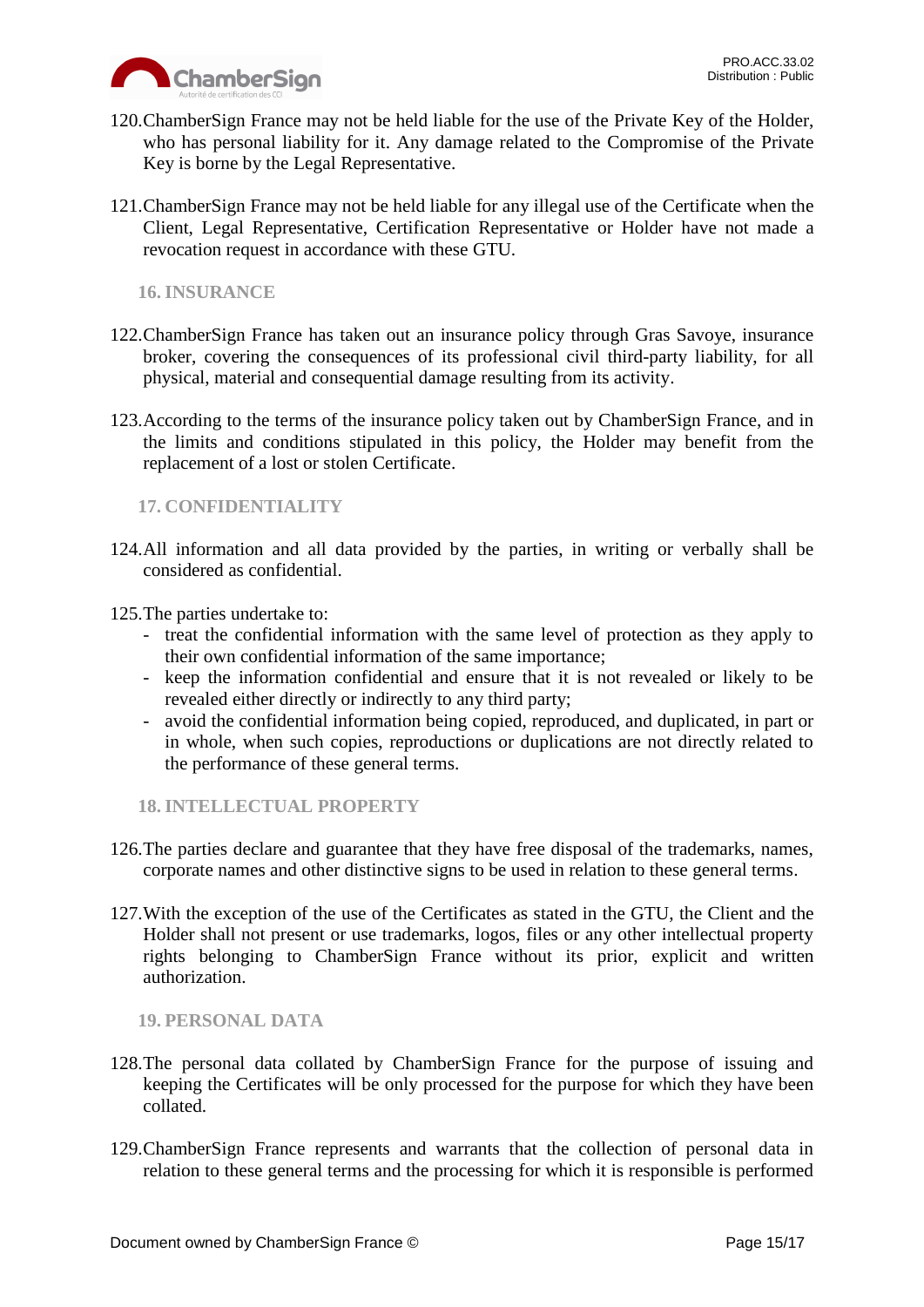

in accordance with the terms of law no. 78-17 of  $6<sup>th</sup>$  January 1978 regarding IT, files and freedom.

- 130.In particular, ChamberSign France deals personally with the observation in relation to the persons involved in the collation and processing of personal data of the information specified in article 32 of the law of  $6<sup>th</sup>$  January 1978.
- 131.ChamberSign France ensures the confidentiality and security of the data collated in relation to these general terms.
- 132.However, this data may be provided to the technical operator of ChamberSign France, which respects the same confidentiality policy as ChamberSign France.
- 133.The Legal Representative, the Certification Representative and the Holder may write to ChamberSign France, at the following address: ChamberSign France - 46 avenue de la Grande Armée - 75858 PARIS Cedex 17, in order to use their rights to access, question, oppose for legitimate grounds, and rectify the information about them and being processed by ChamberSign France, in accordance with the conditions set out by the law of 6<sup>th</sup> January 1978.
	- **20. TERMINATION OF THE SUBSCRIPTION**
- <span id="page-15-0"></span>134.The Client may terminate the subscription at any time, without reason.
- 135.In this case, the latter may not claim the reimbursement of the amounts already paid in relation to the subscription for ChamberSign France's Certification service.
- 136.ChamberSign France may terminate the subscription in advance if the Legal Representative or the Holder does not respect the contractual obligations incumbent upon them, after formal notice remaining unanswered after 30 days.
- 137.The subscription is terminated automatically:
	- in the case of expiry of all of the Certificates that have not been renewed;
	- in the case of revocation of the Certificates;
	- in the case of lack of payment of the price of the subscription.
- 138.If, after revocation, ChamberSign France receives a new certificate request from the same person, a new file shall be created and the GTU should be signed again.
- 139.In the case of termination occurring before the end of the validity period related to the Certificate, for reasons not attributable to ChamberSign France, the price paid by the Client shall remain acquired by ChamberSign France.

<span id="page-15-1"></span>**21. CONSERVATION**

- 140.ChamberSign France shall keep the documents regarding the proof of the Holders' identification inspection for the periods stipulated in the Certification Policy.
- 141.The logbooks shall be kept on site for a period of 30 days. After being generated, they shall be archived and kept for five years.